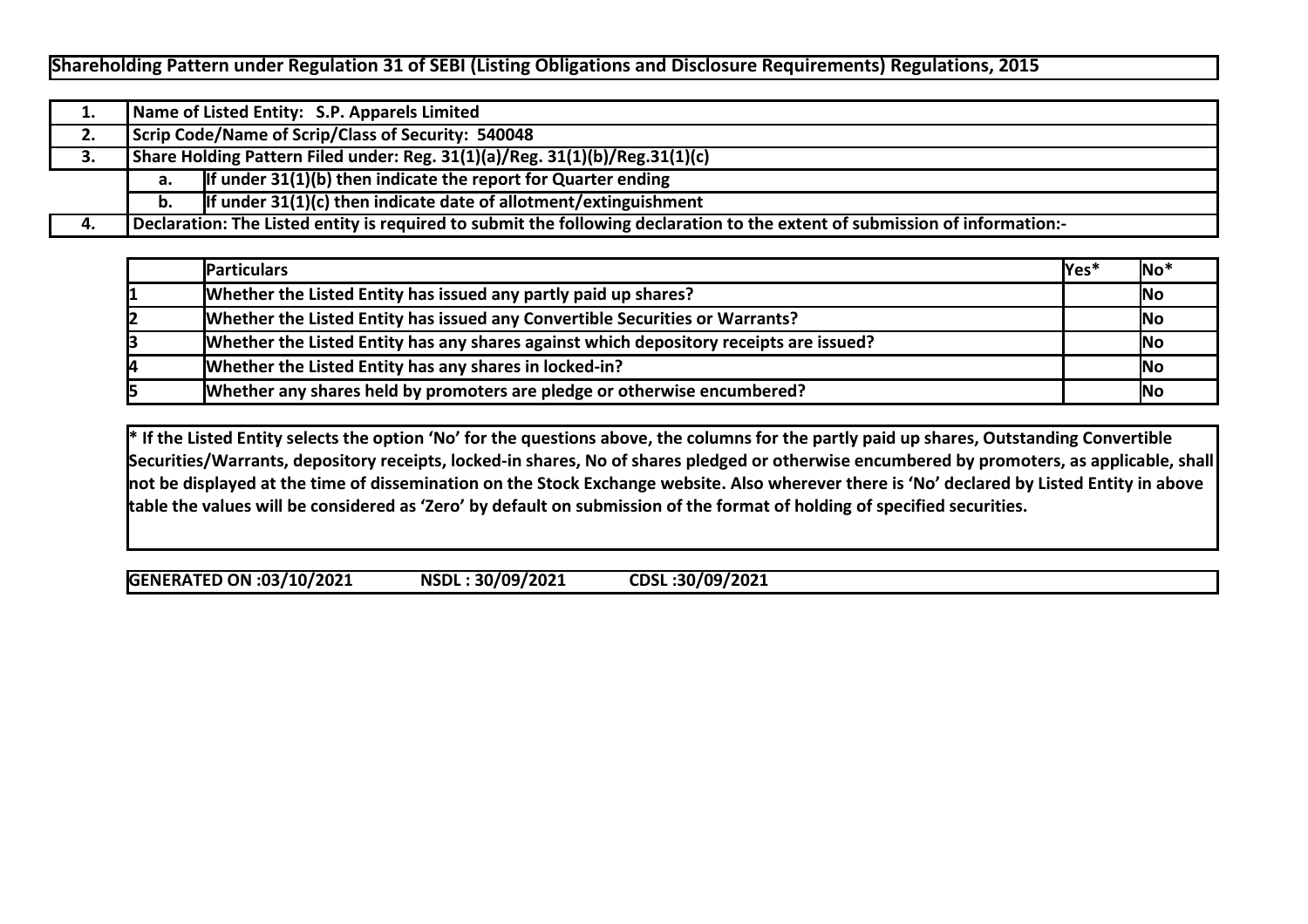## **S.P. Apparels Limited**

**Table I - Summary Statement holding of specified securities**

|      |                                  |                  |                    |        |                  |                      |                                |                              |  |                                                              |                   | <b>Shares</b>                   | In of                |                                |               | Number of Shares |                         |            |
|------|----------------------------------|------------------|--------------------|--------|------------------|----------------------|--------------------------------|------------------------------|--|--------------------------------------------------------------|-------------------|---------------------------------|----------------------|--------------------------------|---------------|------------------|-------------------------|------------|
|      |                                  |                  |                    |        |                  |                      | Sharehold                      |                              |  |                                                              |                   |                                 | Underlyin convertibl |                                |               | pledged or       |                         |            |
|      |                                  |                  |                    |        |                  |                      |                                |                              |  | ling as a %   Number of Voting Rights held in each class   g |                   |                                 |                      | Number of Locked in lotherwise |               |                  |                         |            |
|      |                                  |                  |                    |        |                  |                      | of total                       | lof securities               |  |                                                              |                   | Outstandi securities shares     |                      |                                | lencumbered   |                  |                         |            |
|      |                                  |                  |                    | No. of | No. of           |                      | Ino. of                        |                              |  |                                                              |                   | l( as a                         |                      |                                |               |                  | Number                  |            |
|      |                                  |                  | No. of             | Partly | shares           |                      | Ishares                        |                              |  |                                                              |                   | convertibl percentag            |                      |                                |               |                  | of equity               |            |
|      |                                  |                  | fully paid paid-up |        | underlyin        |                      | (calculate No of Voting Rights |                              |  |                                                              |                   |                                 | le of                |                                | As a % of     |                  | As a % of shares        |            |
|      |                                  | Nos. of          | up equity lequity  |        |                  | Total nos.  d as per |                                |                              |  |                                                              |                   | Total as a ssecurities diiluted |                      |                                | ltotal        |                  | Itotal                  | held in    |
|      |                                  | sharehold shares |                    | shares | Depositor shares |                      | SCRR,                          |                              |  |                                                              | % of              | (including share)               |                      |                                | <b>Shares</b> |                  | <b>Shares</b>           | demateria  |
|      | Category Category of shareholder | lers             | <b>held</b>        | held   | y Receipts held  |                      | 1957)                          | Class eg: XClass eg: y Total |  |                                                              | $(A+B+C)$         | Warrants) capital)              |                      | No. (a)                        | held(b)       | No. (a)          | $\vert$ held $\vert$ b) | lised form |
|      |                                  |                  |                    |        |                  |                      |                                |                              |  |                                                              |                   |                                 |                      |                                |               |                  |                         |            |
|      |                                  |                  |                    |        |                  |                      | (VIII) As a                    |                              |  |                                                              |                   |                                 | $+(X)$ As a          |                                |               |                  |                         |            |
|      |                                  |                  |                    |        |                  |                      | % of                           |                              |  |                                                              |                   |                                 | $%$ of               |                                |               |                  |                         |            |
|      |                                  |                  |                    |        |                  | $(VII) = (IV)$       |                                |                              |  |                                                              |                   |                                 |                      |                                |               |                  |                         |            |
| (1)  | (11)                             | (III)            | (IV)               | (V)    | (VI)             |                      |                                |                              |  | (IX)                                                         |                   | (X)                             | (A+B+C2)             |                                | (XII)         |                  | (XIII)                  | (XIV)      |
| (A)  | Promoter & Promoter Group        |                  | 15848634 0         |        |                  | 15848634 61.6856     |                                | 158486340                    |  | 15848634 61.6856                                             |                   |                                 | 61.6856              |                                | 0.0000        |                  | 0.0000                  | 15848634   |
| (B)  | Public                           | 15429            | 9843966 0          |        |                  | 9843966 38.3144      |                                | 9843966 C                    |  | 9843966 38.3144                                              |                   |                                 | 38.3144              |                                | 0.0000        | <b>INA</b>       | <b>INA</b>              | 9498744    |
| (C)  | Non Promoter - Non Public        |                  |                    |        |                  |                      |                                |                              |  |                                                              |                   |                                 |                      |                                | 0.0000        | <b>INA</b>       | <b>INA</b>              |            |
| (C1) | <b>Shares Underlying DRs</b>     |                  |                    |        |                  |                      | 0.0000                         |                              |  |                                                              | 0.0000            |                                 | 0.0000               |                                | 0.0000        | Ina.             | <b>INA</b>              |            |
| (C2) | Shares Held By Employee Trust    |                  |                    |        |                  |                      | 0.0000                         |                              |  |                                                              | 0.0000            |                                 | 0.0000               |                                | 0.0000        | <b>INA</b>       | <b>NA</b>               |            |
|      | Total                            | 15434            | 25692600 0         |        |                  |                      | 25692600 100.0000 25692600 0   |                              |  |                                                              | 25692600 100.0000 |                                 | 100.0000             |                                | 0.0000        |                  | 0.0000                  | 25347378   |

**% assuming full**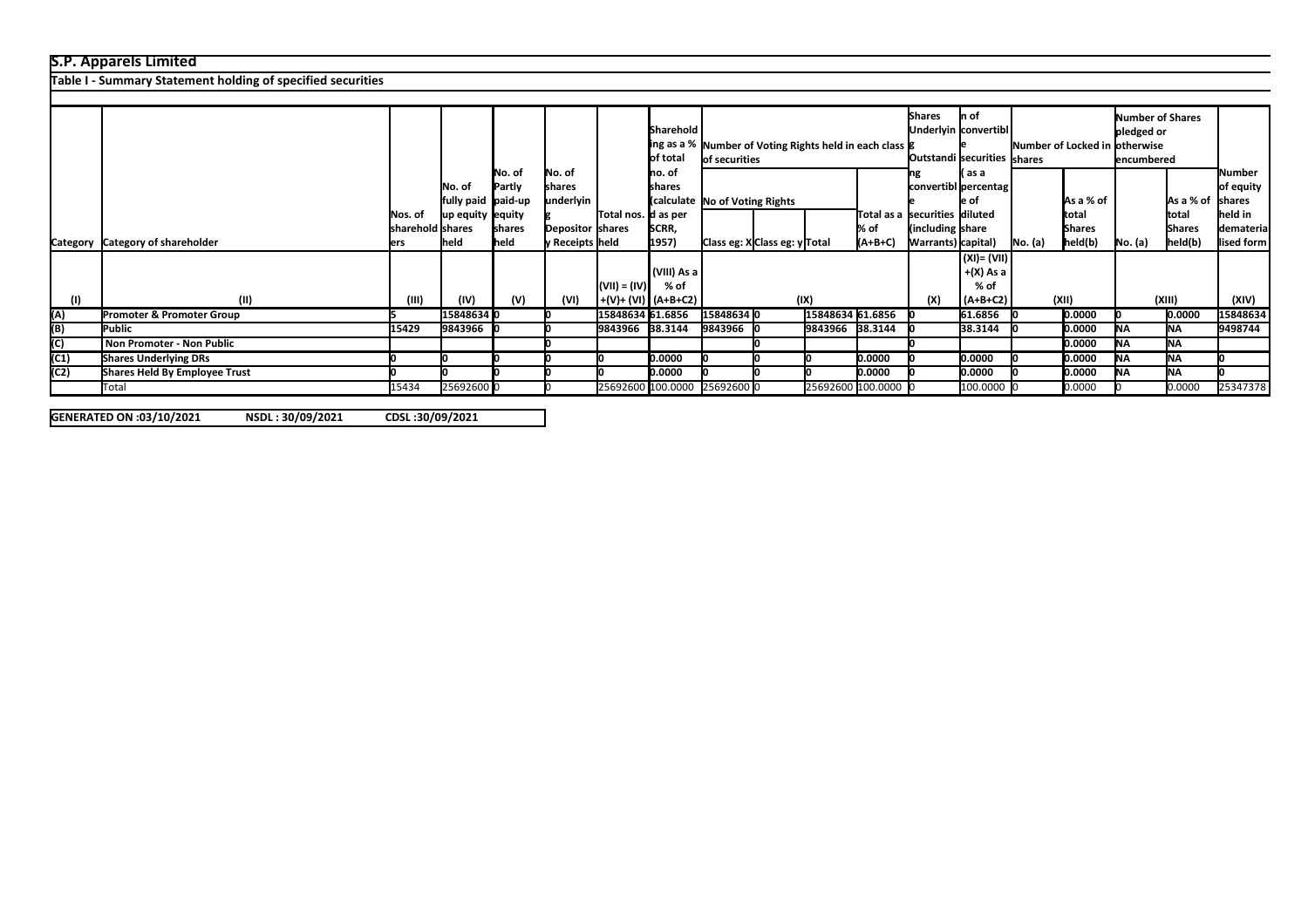|     | <b>S.P. Apparels Limited</b>                                                         |                    |             |                  |                                                   |                |                                     |                  |                                                                                |                     |                                      |                  |                   |                                         |                                                       |         |                          |         |                                                             |                                          |                               |                                               |  |  |
|-----|--------------------------------------------------------------------------------------|--------------------|-------------|------------------|---------------------------------------------------|----------------|-------------------------------------|------------------|--------------------------------------------------------------------------------|---------------------|--------------------------------------|------------------|-------------------|-----------------------------------------|-------------------------------------------------------|---------|--------------------------|---------|-------------------------------------------------------------|------------------------------------------|-------------------------------|-----------------------------------------------|--|--|
|     | Table II - Statement showing shareholding pattern of the Promoter and Promoter Group |                    |             |                  |                                                   |                |                                     |                  |                                                                                |                     |                                      |                  |                   |                                         |                                                       |         |                          |         |                                                             |                                          |                               |                                               |  |  |
|     |                                                                                      |                    |             |                  |                                                   |                |                                     |                  |                                                                                |                     |                                      |                  |                   |                                         |                                                       |         |                          |         |                                                             |                                          |                               |                                               |  |  |
|     |                                                                                      |                    |             |                  |                                                   |                |                                     |                  | Sharehold Number of Voting Rights held in each class<br>ing %<br>of securities |                     |                                      |                  |                   |                                         |                                                       |         |                          | Shares  | n of<br>Underlyin convertibl<br>Outstandi securities shares |                                          | Number of Locked in otherwise | Number of Shares<br>pledged or<br>lencumbered |  |  |
|     |                                                                                      |                    |             | INos. of         | INo. of<br>fully paid paid-up<br>up equity equity | Partly         | No. of<br>Ishares<br>underlyin      | Total nos.       | calculated<br>as per<br>SCRR,<br>1957 As a                                     | No of Voting Rights |                                      |                  |                   | Total as a ssecurities diiluted         | as a<br>convertibl percentag<br>e of                  |         | As a % of<br>total       |         | As a % of<br>total                                          | Number<br>of equity<br>shares<br>held in |                               |                                               |  |  |
|     |                                                                                      |                    |             | sharehold shares | held                                              | shares<br>held | Depositor shares<br>y Receipts held |                  | % of                                                                           |                     |                                      |                  | % of<br>$(A+B+C)$ | lincluding Ishare<br>Warrants) capital) |                                                       |         | <b>Shares</b><br>held(b) | No. (a) | <b>Shares</b><br>held(b)                                    | demateria<br>lised form                  |                               |                                               |  |  |
|     | Category & Name of the shareholders<br>(1)                                           | <b>Entity Type</b> | PAN<br>(II) | ers<br>(III)     | (IV)                                              | (V)            | (VI)                                | $(VII) = (IV)$   | (VIII) As a<br>% of<br>+(V)+ (VI) (A+B+C2)                                     |                     | (A+B+C2) Class eg: XClass eg: yTotal | (IX)             |                   | (X)                                     | $(XI) = (VII)$<br>$+(X)$ As a<br>$%$ of<br>$(A+B+C2)$ | No. (a) | (XII)                    |         | (XIII)                                                      | (XIV)                                    |                               |                                               |  |  |
|     | Indian                                                                               |                    |             |                  |                                                   |                |                                     |                  |                                                                                |                     |                                      |                  |                   |                                         |                                                       |         |                          |         |                                                             |                                          |                               |                                               |  |  |
| (a) | Individuals / Hindu Undivided Family                                                 |                    |             |                  | 15848634 0                                        |                |                                     | 15848634         | 61.6856                                                                        | 15848634            |                                      | 15848634 61.6856 |                   |                                         | 61.6856                                               |         | 10.0000                  |         | 0.0000                                                      | 15848634                                 |                               |                                               |  |  |
|     | Perumal Sundararajan                                                                 | Promoters          | AGQPS1345A  |                  | 11784273 0                                        |                |                                     | 11784273         | 45.8664                                                                        | 11784273            |                                      | 11784273         | 45.8664           |                                         | 45.8664                                               |         | 0.0000                   |         | 0.0000                                                      | 11784273                                 |                               |                                               |  |  |
|     | Sundararajan Latha                                                                   | Promoters          | ADQPS5817G  |                  | 3024509                                           |                |                                     | 3024509          | 11.7719                                                                        | 3024509             |                                      | 3024509          | 11.7719           |                                         | 11.7719                                               |         | 0.0000                   |         | 0.0000                                                      | 3024509                                  |                               |                                               |  |  |
|     | Perumal Sundararajan                                                                 | Promoters          | AGQPS1345A  |                  | 1000000                                           |                |                                     | 1000000          | 3.8922                                                                         | 1000000             |                                      | 1000000          | 3.8922            |                                         | 3.8922                                                |         | 0.0000                   |         | 0.0000                                                      | 1000000                                  |                               |                                               |  |  |
|     | Sundararajan Chenduran                                                               | Promoters          | AIPPC1092H  |                  | 28852                                             |                |                                     | 28852            | 0.1123                                                                         | 28852               |                                      | 28852            | 0.1123            |                                         | 0.1123                                                |         | 0.0000                   |         | 0.0000                                                      | 28852                                    |                               |                                               |  |  |
|     | Shantha Senthil                                                                      | Promoters          | BCFPS5785L  |                  | 11000                                             |                |                                     | 11000            | 0.0428                                                                         | 11000               |                                      | 11000            | 0.0428            |                                         | 0.0428                                                |         | 0.0000                   |         | 0.0000                                                      | 11000                                    |                               |                                               |  |  |
| (b) | Central Government / State Government(s)                                             |                    |             |                  |                                                   |                |                                     |                  | 0.0000                                                                         |                     |                                      |                  | 0.0000            |                                         | 0.0000                                                |         | 10.0000                  |         | 0.0000                                                      |                                          |                               |                                               |  |  |
| (c) | Financial Institutions / Banks                                                       |                    |             |                  |                                                   |                |                                     |                  | 0.0000                                                                         |                     |                                      |                  | lo.oooo           |                                         | 0.0000                                                |         | 10.0000                  |         | 0.0000                                                      |                                          |                               |                                               |  |  |
| (d) | Any Other (Specify)                                                                  |                    |             |                  |                                                   |                |                                     |                  | 0.0000                                                                         |                     |                                      |                  | 0.0000            |                                         | 0.0000                                                |         | 0.0000                   |         | 0.0000                                                      |                                          |                               |                                               |  |  |
|     | Sub Total (A)(1)                                                                     |                    |             |                  | 15848634                                          |                |                                     | 15848634         | 61.6856                                                                        | 15848634            |                                      | 15848634 61.6856 |                   |                                         | 61.6856                                               |         | 10.0000                  |         | 0.0000                                                      | 15848634                                 |                               |                                               |  |  |
|     | Foreign                                                                              |                    |             |                  |                                                   |                |                                     |                  |                                                                                |                     |                                      |                  |                   |                                         |                                                       |         |                          |         |                                                             |                                          |                               |                                               |  |  |
| (a) | Individuals (Non-Resident Individuals / Foreign Individuals)                         |                    |             |                  |                                                   |                |                                     |                  | 0.0000                                                                         |                     |                                      |                  | 0.0000            |                                         | 0.0000                                                |         | 0.0000                   |         | 0.0000                                                      |                                          |                               |                                               |  |  |
| (b) | Government                                                                           |                    |             |                  |                                                   |                |                                     |                  | 0.0000                                                                         |                     |                                      |                  | 0.0000            |                                         | 0.0000                                                |         | 0.0000                   |         | 0.0000                                                      |                                          |                               |                                               |  |  |
| (c) | Institutions                                                                         |                    |             |                  |                                                   |                |                                     |                  | 0.0000                                                                         |                     |                                      |                  | 0.0000            |                                         | 0.0000                                                |         | 0.0000                   |         | 0.0000                                                      |                                          |                               |                                               |  |  |
| (d) | Foreign Portfolio Investor                                                           |                    |             |                  |                                                   |                |                                     |                  | 0.0000                                                                         |                     |                                      |                  | 0.0000            |                                         | 0.0000                                                |         | 10.0000                  |         | 0.0000                                                      |                                          |                               |                                               |  |  |
| (e) | Any Other (Specify)                                                                  |                    |             |                  |                                                   |                |                                     |                  | 10.0000                                                                        |                     |                                      |                  | lo.oooo           |                                         | 0.0000                                                |         | 10.0000                  |         | 0.0000                                                      |                                          |                               |                                               |  |  |
|     | Sub Total (A)(2)                                                                     |                    |             |                  |                                                   |                |                                     |                  | 0.0000                                                                         |                     |                                      |                  | 0.0000            |                                         | 0.0000                                                |         | 10.0000                  |         | 0.0000                                                      |                                          |                               |                                               |  |  |
|     | Total Shareholding Of Promoter And Promoter Group (A)=<br>(A)(1)+(A)(2)              |                    |             |                  | 15848634 0                                        |                |                                     | 15848634 61.6856 |                                                                                | 15848634 0          |                                      | 15848634 61.6856 |                   |                                         | 61.6856                                               |         | 0.0000                   |         | 0.0000                                                      | 15848634                                 |                               |                                               |  |  |

**Details of Shares which remain unclaimed may be given hear along with details such as number of shareholders, outstanding shares held in demat/unclaimed suspense account, voting rights which are frozen** 

**etc.**

**Note :**

**(1) PAN would not be displayed on website of Stock Exchange(s)** 

**(2) The term 'Encumbrance' has the same meaning as assigned under regulation 28(3) of SEBI (Substantial Acquisition of Shares and Takeovers) Regulations, 2011.**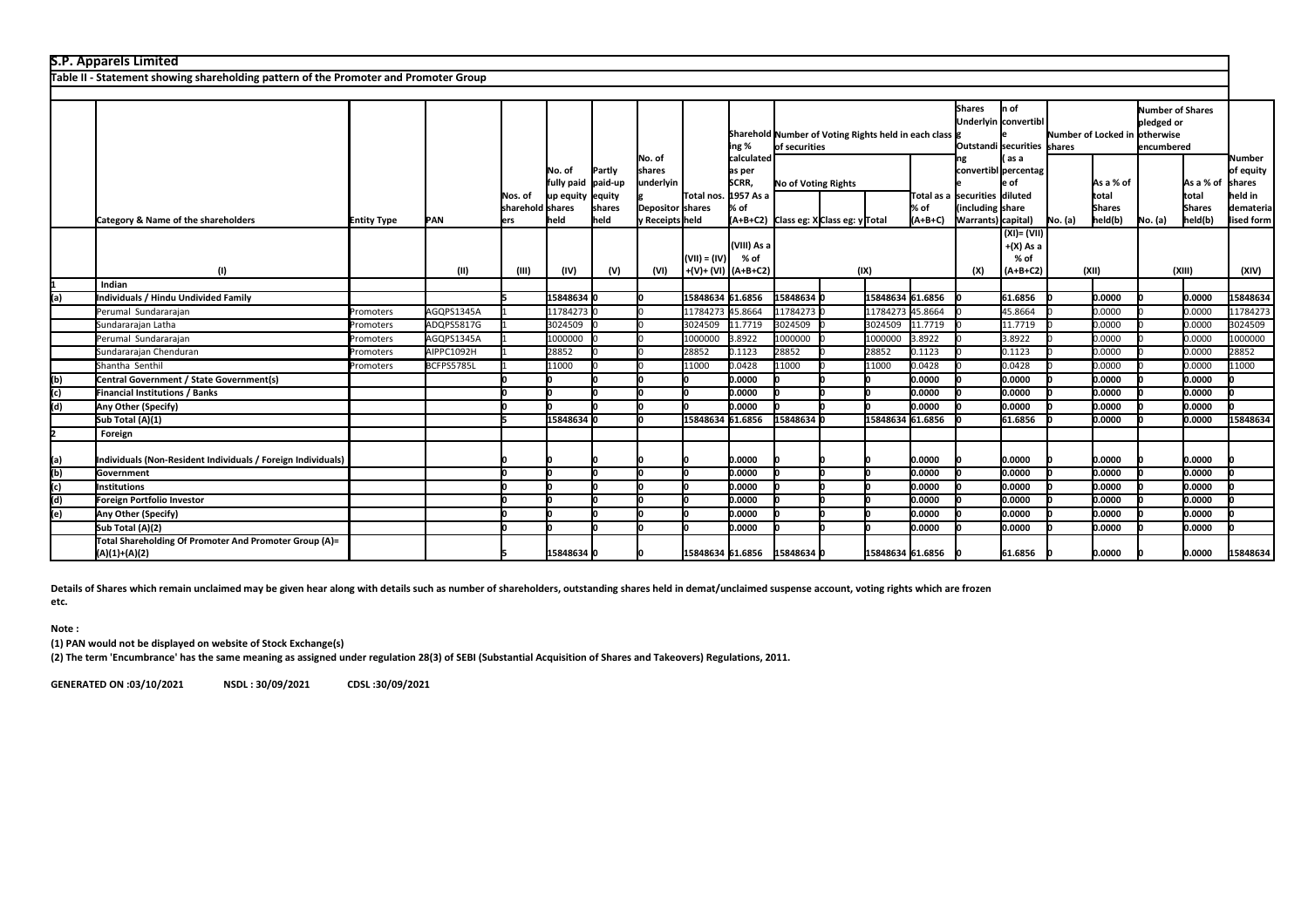|     | <b>S.P. Apparels Limited</b>                                                 |             |                         |                                    |                             |                                     |                |                                            |                                                                         |                                              |         |                                                                      |                                                              |                                                 |                               |                                                     |           |                          |                                          |
|-----|------------------------------------------------------------------------------|-------------|-------------------------|------------------------------------|-----------------------------|-------------------------------------|----------------|--------------------------------------------|-------------------------------------------------------------------------|----------------------------------------------|---------|----------------------------------------------------------------------|--------------------------------------------------------------|-------------------------------------------------|-------------------------------|-----------------------------------------------------|-----------|--------------------------|------------------------------------------|
|     | Table III - Statement showing shareholding pattern of the Public shareholder |             |                         |                                    |                             |                                     |                |                                            |                                                                         |                                              |         |                                                                      |                                                              |                                                 |                               |                                                     |           |                          |                                          |
|     |                                                                              |             |                         |                                    |                             |                                     |                |                                            |                                                                         |                                              |         |                                                                      |                                                              |                                                 |                               |                                                     |           |                          |                                          |
|     |                                                                              |             |                         |                                    |                             |                                     |                | ing %                                      | Sharehold Number of Voting Rights held in each class g<br>of securities |                                              |         | <b>Shares</b><br>Underlyin convertibl<br>Outstandi securities shares | n of                                                         |                                                 | Number of Locked in otherwise | <b>Number of Shares</b><br>pledged or<br>encumbered |           |                          |                                          |
|     |                                                                              |             | Nos. of                 | No. of<br>fully paid<br>lup equity | Partly<br>paid-up<br>equity | No. of<br>shares<br>underlyin       | Total nos.     | calculated<br>as per<br>SCRR,<br>1957 As a |                                                                         | <b>No of Voting Rights</b>                   |         |                                                                      | ng<br>convertibl percentag<br>Total as a ssecurities diluted | as a<br>: of                                    |                               | As a % of<br>total                                  |           | As a % of<br>total       | Number<br>of equity<br>shares<br>held in |
|     | Category & Name of the shareholders                                          | <b>IPAN</b> | sharehold shares<br>ers | lheid                              | shares<br>held              | Depositor shares<br>v Receipts held |                | % of                                       |                                                                         |                                              |         | % of<br>$(A+B+C)$                                                    | including<br>Warrants) capital)                              | share                                           | No. (a)                       | <b>Shares</b><br>held(b)                            | No. (a)   | <b>Shares</b><br>held(b) | demateria<br>lised form                  |
|     | (1)                                                                          | (II)        | (III)                   | (IV)                               | (V)                         | (VI)                                | $(VII) = (IV)$ | (VIII) As a<br>% of<br>+(V)+ (VI) (A+B+C2) |                                                                         | (A+B+C2) Class eg: XClass eg: yTotal<br>(IX) |         |                                                                      | (X)                                                          | (XI) = (VII)<br>+(X) As a<br>% of<br>$(A+B+C2)$ |                               | (XII)                                               |           | (XIII)                   | (XIV)                                    |
|     | <b>Institutions</b>                                                          |             |                         |                                    |                             |                                     |                |                                            |                                                                         |                                              |         |                                                                      |                                                              |                                                 |                               |                                                     |           |                          |                                          |
| (a) | <b>Mutual Fund</b>                                                           |             |                         | 3932107                            |                             |                                     | 3932107        | 15.3044                                    | 3932107                                                                 |                                              | 3932107 | 15.3044                                                              |                                                              | 15.3044                                         |                               | 0.0000                                              | <b>NA</b> | <b>NA</b>                | 3932107                                  |
|     | Dsp Small Cap Fund                                                           | AAAJD0430B  |                         | 1785683                            |                             |                                     | 1785683        | 6.9502                                     | 1785683                                                                 |                                              | 1785683 | 6.9502                                                               |                                                              | 6.9502                                          |                               | 0.0000                                              | <b>NA</b> | <b>NA</b>                | 1785683                                  |
|     | Uti - Hybrid Equity Fund                                                     | AAATU1088L  |                         | 1230392                            |                             |                                     | 1230392        | 4.7889                                     | 1230392                                                                 |                                              | 1230392 | 4.7889                                                               |                                                              | 4.7889                                          |                               | 0.0000                                              | <b>NA</b> | <b>NA</b>                | 1230392                                  |
|     | Icici Prudential Smallcap Fund                                               | AAAAI0038F  |                         | 799692                             |                             |                                     | 799692         | 3.1125                                     | 799692                                                                  |                                              | 799692  | 3.1125                                                               |                                                              | 3.1125                                          |                               | 0.0000                                              | <b>NA</b> | <b>NA</b>                | 799692                                   |
| (b) | <b>Venture Capital Funds</b>                                                 |             |                         |                                    |                             |                                     |                | 0.0000                                     |                                                                         |                                              |         | 0.0000                                                               |                                                              | 0.0000                                          |                               | 0.0000                                              | <b>NA</b> | <b>NA</b>                |                                          |
| (c) | Alternate Investment Funds                                                   |             | n                       | ln.                                |                             |                                     |                | 0.0000                                     | n                                                                       |                                              |         | 0.0000                                                               |                                                              | 0.0000                                          |                               | 0.0000                                              | <b>NA</b> | NA                       | n                                        |
| (d) | Foreign Venture Capital Investors                                            |             | 0                       | Iо                                 |                             |                                     |                | 0.0000                                     |                                                                         | In                                           |         | 0.0000                                                               |                                                              | 0.0000                                          |                               | 0.0000                                              | <b>NA</b> | <b>NA</b>                | n                                        |
| (e) | Foreign Portfolio Investor                                                   |             | 10                      | 106719                             |                             |                                     | 106719         | 0.4154                                     | 106719                                                                  | lо                                           | 106719  | 0.4154                                                               |                                                              | 0.4154                                          |                               | 0.0000                                              | <b>NA</b> | <b>NA</b>                | 106719                                   |
| (f) | <b>Financial Institutions / Banks</b>                                        |             |                         |                                    |                             |                                     |                | 0.0000                                     |                                                                         |                                              |         | 0.0000                                                               |                                                              | 0.0000                                          |                               | 0.0000                                              | <b>NA</b> | <b>NA</b>                |                                          |
| (g) | <b>Insurance Companies</b>                                                   |             |                         |                                    |                             |                                     |                | 0.0000                                     |                                                                         |                                              |         | 0.0000                                                               |                                                              | 0.0000                                          |                               | 0.0000                                              | NA        | <b>NA</b>                |                                          |
| (h) | <b>Provident Funds/ Pension Funds</b>                                        |             | n                       | lo.                                |                             |                                     |                | 0.0000                                     |                                                                         |                                              |         | 0.0000                                                               |                                                              | 0.0000                                          |                               | 0.0000                                              | <b>NA</b> | <b>NA</b>                | n                                        |
| (i) | Any Other (Specify)                                                          |             | n                       |                                    |                             |                                     |                | 0.0000                                     |                                                                         |                                              |         | 0.0000                                                               |                                                              | 0.0000                                          |                               | 0.0000                                              | <b>NA</b> | <b>NA</b>                | n                                        |
|     | Sub Total (B)(1)                                                             |             | 14                      | 4038826                            |                             |                                     | 4038826        | 15.7198                                    | 4038826                                                                 |                                              | 4038826 | 15.7198                                                              |                                                              | 15.7198                                         |                               | 0.0000                                              | <b>NA</b> | lna.                     | 4038826                                  |
|     | Central Government/ State Government(s)/                                     |             |                         |                                    |                             |                                     |                |                                            |                                                                         |                                              |         |                                                                      |                                                              |                                                 |                               |                                                     |           |                          |                                          |
|     | <b>President of India</b>                                                    |             |                         |                                    |                             |                                     |                |                                            |                                                                         |                                              |         |                                                                      |                                                              |                                                 |                               |                                                     |           |                          |                                          |
|     | Sub Total (B)(2)                                                             |             |                         |                                    |                             |                                     |                | 0.0000                                     |                                                                         |                                              |         | 0.0000                                                               |                                                              | 0.0000                                          |                               | 0.0000                                              | <b>NA</b> | lna.                     |                                          |
|     | <b>Non-Institutions</b>                                                      |             |                         |                                    |                             |                                     |                |                                            |                                                                         |                                              |         |                                                                      |                                                              |                                                 |                               |                                                     |           |                          |                                          |
| (a) | <b>Individuals</b>                                                           |             |                         | lo.                                |                             |                                     |                |                                            |                                                                         |                                              |         |                                                                      |                                                              |                                                 | lo                            |                                                     | <b>NA</b> | NA                       |                                          |
|     | Individual shareholders holding nominal<br>share capital up to Rs. 2 lakhs.  |             | 14349                   | 2860856                            |                             |                                     | 2860856        | 11.1349                                    | 2860856                                                                 |                                              | 2860856 | 11.1349                                                              |                                                              | 11.1349                                         |                               | 0.0000                                              | <b>NA</b> | NA                       | 2860846                                  |
|     | ii. Individual shareholders holding nominal                                  |             |                         |                                    |                             |                                     |                |                                            |                                                                         |                                              |         |                                                                      |                                                              |                                                 |                               |                                                     |           |                          |                                          |
|     | share capital in excess of Rs. 2 lakhs.                                      |             | 15                      | 1738261                            |                             |                                     | 1738261        | 6.7656                                     | 1738261                                                                 |                                              | 1738261 | 6.7656                                                               |                                                              | 6.7656                                          |                               | 0.0000                                              | <b>NA</b> | <b>NA</b>                | 1738261                                  |
|     | Kesavapillai Annamalai                                                       | ACBPA4863A  |                         | 924091                             |                             |                                     | 924091         | 3.5967                                     | 924091                                                                  |                                              | 924091  | 3.5967                                                               |                                                              | 3.5967                                          |                               | 0.0000                                              | <b>NA</b> | <b>NA</b>                | 924091                                   |
| (b) | <b>NBFCs registered with RBI</b>                                             |             | U                       |                                    |                             |                                     |                | 0.0000                                     |                                                                         |                                              |         | 0.0000                                                               |                                                              | 0.0000                                          |                               | 0.0000                                              | <b>NA</b> | <b>NA</b>                |                                          |
|     | <b>Trust Employee</b>                                                        |             |                         | lo.                                |                             |                                     |                | 0.0000                                     | n                                                                       |                                              |         | 0.0000                                                               |                                                              | 0.0000                                          |                               | 0.0000                                              | <b>NA</b> | lna.                     |                                          |
| (d) | <b>Overseas Depositories (holding DRs) (balancing</b><br>figure)             |             |                         |                                    |                             |                                     |                | 0.0000                                     |                                                                         |                                              |         | 0.0000                                                               |                                                              | 0.0000                                          |                               | 0.0000                                              | <b>NA</b> | NA                       |                                          |
| (c) | Any Other (Specify)                                                          |             | 1051                    | 1206023                            |                             |                                     | 1206023        | 4.6940                                     | 1206023                                                                 |                                              | 1206023 | 4.6940                                                               |                                                              | 4.6940                                          |                               | 0.0000                                              | <b>NA</b> | <b>NA</b>                | 860811                                   |
|     | Hindu Undivided Family                                                       |             | 413                     | 173814                             |                             |                                     | 173814         | 0.6765                                     | 173814                                                                  |                                              | 173814  | 0.6765                                                               |                                                              | 0.6765                                          |                               | 0.0000                                              | <b>NA</b> | <b>NA</b>                | 173814                                   |
|     | <b>Foreign Companies</b>                                                     |             |                         | 345212                             |                             |                                     | 345212         | 1.3436                                     | 345212                                                                  |                                              | 345212  | 1.3436                                                               |                                                              | 1.3436                                          |                               | 0.0000                                              | <b>NA</b> | <b>NA</b>                | n                                        |
|     | M/S Euro Asia Agencies Limited Hongkong                                      | AAFCE4592D  |                         | 345212                             |                             |                                     | 345212         | 1.3436                                     | 345212                                                                  |                                              | 345212  | 1.3436                                                               |                                                              | 1.3436                                          |                               | 0.0000                                              | <b>NA</b> | <b>NA</b>                |                                          |
|     | Non Resident Indians (Non Repat)                                             |             | 141                     | 103242                             |                             |                                     | 103242         | 0.4018                                     | 103242                                                                  |                                              | 103242  | 0.4018                                                               |                                                              | 0.4018                                          |                               | 0.0000                                              | <b>NA</b> | <b>NA</b>                | 103242                                   |
|     | Non Resident Indians (Repat)                                                 |             | 322                     | 171311                             |                             |                                     | 171311         | 0.6668                                     | 171311                                                                  |                                              | 171311  | 0.6668                                                               |                                                              | 0.6668                                          |                               | 0.0000                                              | <b>NA</b> | <b>NA</b>                | 171311                                   |
|     | <b>Body Corp-Ltd Liability Partnership</b>                                   |             | 14                      | 40172                              |                             |                                     | 40172          | 0.1564                                     | 40172                                                                   | In                                           | 40172   | 0.1564                                                               |                                                              | 0.1564                                          |                               | 0.0000                                              | <b>NA</b> | <b>NA</b>                | 40172                                    |
|     | <b>Clearing Member</b>                                                       |             | 56                      | 35433                              |                             |                                     | 35433          | 0.1379                                     | 35433                                                                   | In                                           | 35433   | 0.1379                                                               |                                                              | 0.1379                                          |                               | 0.0000                                              | <b>NA</b> | <b>NA</b>                | 35433                                    |
|     | <b>Bodies Corporate</b>                                                      |             | 104                     | 336839                             |                             |                                     | 336839         | 1.3110                                     | 336839                                                                  | lο                                           | 336839  | 1.3110                                                               |                                                              | 1.3110                                          |                               | 0.0000                                              | <b>NA</b> | <b>NA</b>                | 336839                                   |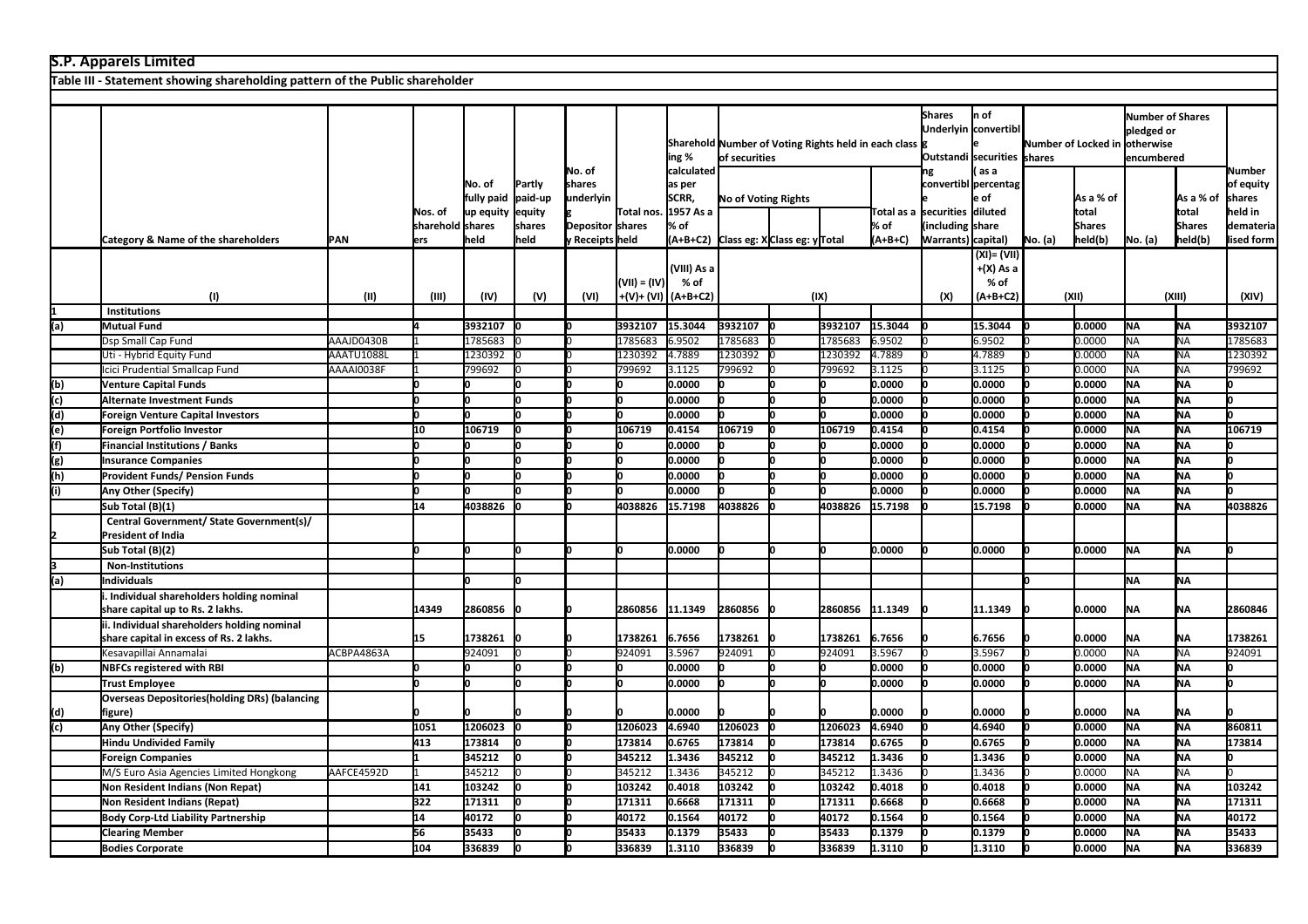| (B)(3) Total<br>ISut                             | 1541  | 5805140 |  | 5805140 22.5946 |         | 5805140 lo | 5805140 | 22.5946 | 22.5946 | 0.000f | INI A  | .<br>IN F       | 5459918 |
|--------------------------------------------------|-------|---------|--|-----------------|---------|------------|---------|---------|---------|--------|--------|-----------------|---------|
| Total Public Shareholding (B)= (B)(1)+(B)(2)+(B) |       |         |  |                 |         |            |         |         |         |        |        |                 |         |
|                                                  | 15429 | 9843966 |  | 9843966         | 38.3144 | 9843966    | 9843966 | 38.3144 | 38.3144 | 0.000f | IN I A | .<br><b>INA</b> | 9498744 |

**Details of the shareholders acting as persons in Concert including their Shareholding (No. and %):**

| <b>No. of shareholders</b> | <b>No. of Shares</b> |
|----------------------------|----------------------|
|                            |                      |

**Details of Shares which remain unclaimed may be given hear along with details such as number of shareholders, outstanding shares held in demat/unclaimed suspense account, voting rights which are frozen etc.**

**Note :**

**(1) PAN would not be displayed on website of Stock Exchange(s).** 

**(2) The above format needs to disclose name of all holders holding more than 1% of total number of shares**

**(3) W.r.t. the information pertaining to Depository Receipts, the same may be disclosed in the respective columns to the extent information available and the balance to be disclosed as held by custodian.**